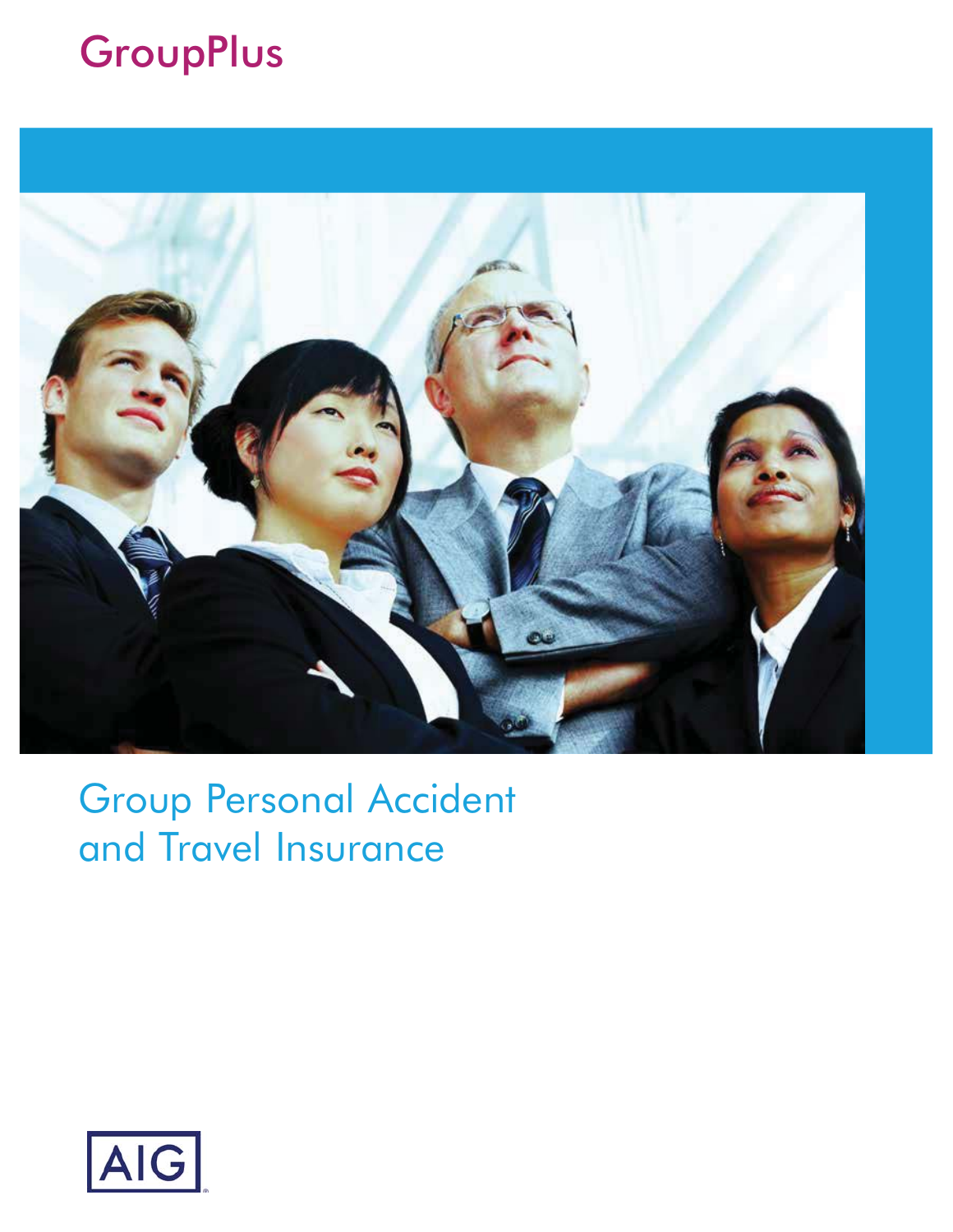# Looking to the future

The world is becoming increasingly unpredictable, with companies operating in a climate of greater uncertainty. Be it international terrorist actions or natural disasters or accidents whilst on company business, different situations can have a significant impact on an organization and its employees.

#### AIG leading the way

In 2009, AIG took a close look at the Group Personal Accident and Travel Insurance product and realised after researching that the market needs were evolving.

Hence, we introduce **GroupPlus**

A revolutionary type of Group Personal Accident and Travel Insurance policy that is designed to be more flexible in scope and cover by removing traditional exclusions and age limits and introducing new benefits that are unmatched and aim to lead the insurance market.

#### So what exactly have we improved?

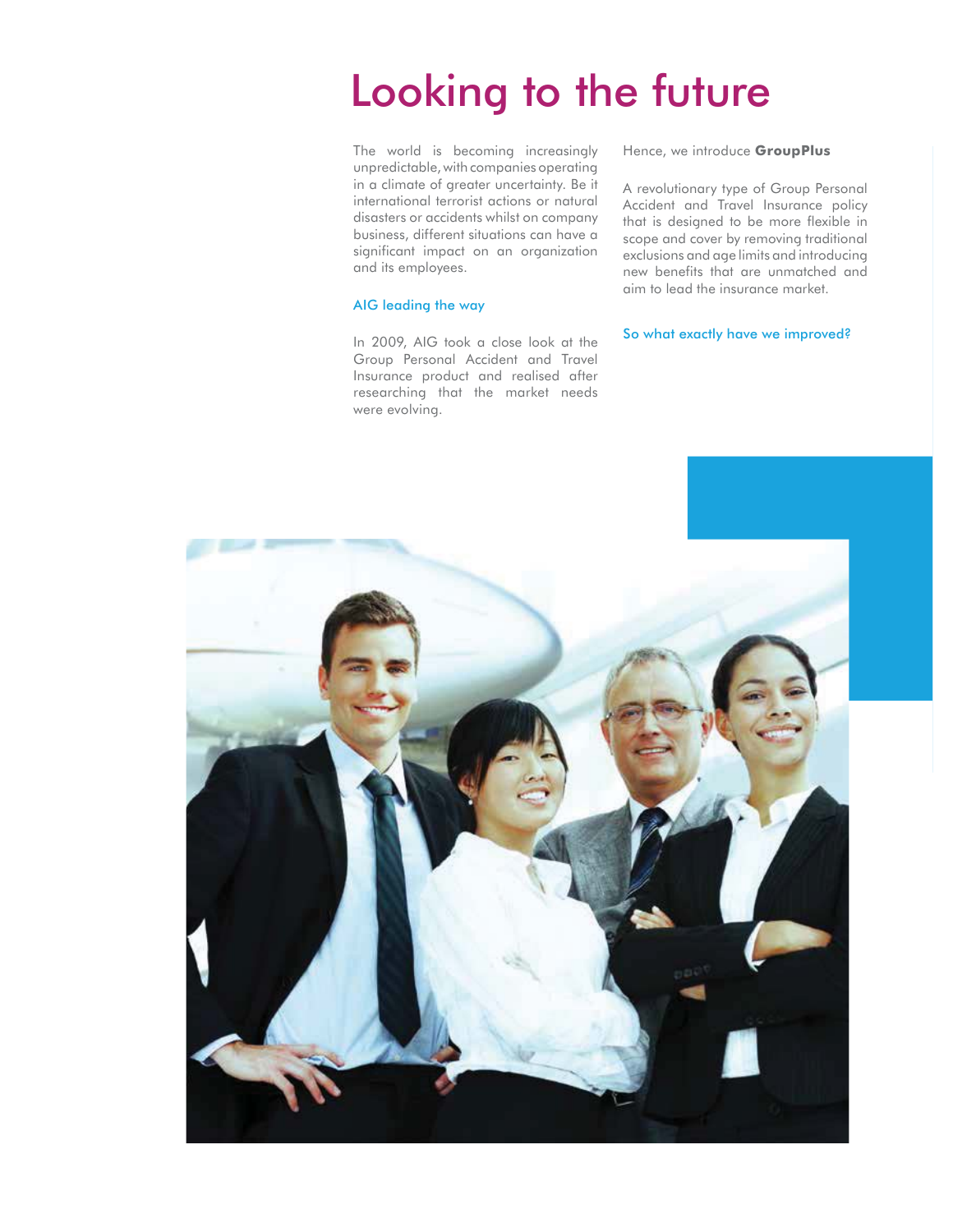## **GroupPlus**

# Market leading changes made to key areas

For the first time, a policy is introduced that offers you the following:

## *NEW* - No Pre-existing medical condition exclusions.

Whilst your employees are travelling on work assignments, our travel insurance gives you peace of mind that they will be covered for accident and sickness that was previously excluded under the policy.

### *NEW* - No Age Limit

We have an ageing population and are aware of the challenge this poses to employers seeking insurance for their staff. GroupPlus provides insurance with no age limit, thus offering greater convenience to employers.

### *NEW* - Increased Living Benefits

Research shows that a small percentage of staff actually suffer death from accidents. GroupPlus with its focus on also providing increased living benefits, leads the market in offering higher payout for permanent and partial disabilities. This includes Paraplegia and Quadriplegia (new cover) payout of up to 160% and 175% of the sum insured respectively.

### *NEW* - 2 in 1 Policy

Having two separate sets of policy wordings can cause confusion. GroupPlus combined policy has two unique benefits:

- Allows you to understand the policy more simply
- Along with our GroupPlus Claims Guide – we aim to speed up claims payments through clearer processes.

### *IMPROVED* - General Exclusions — Reduced from 14 to 3

Both Group Personal Accident and Travel Insurance now have the number of general exclusions reduced to three.

## We simply provide clients with more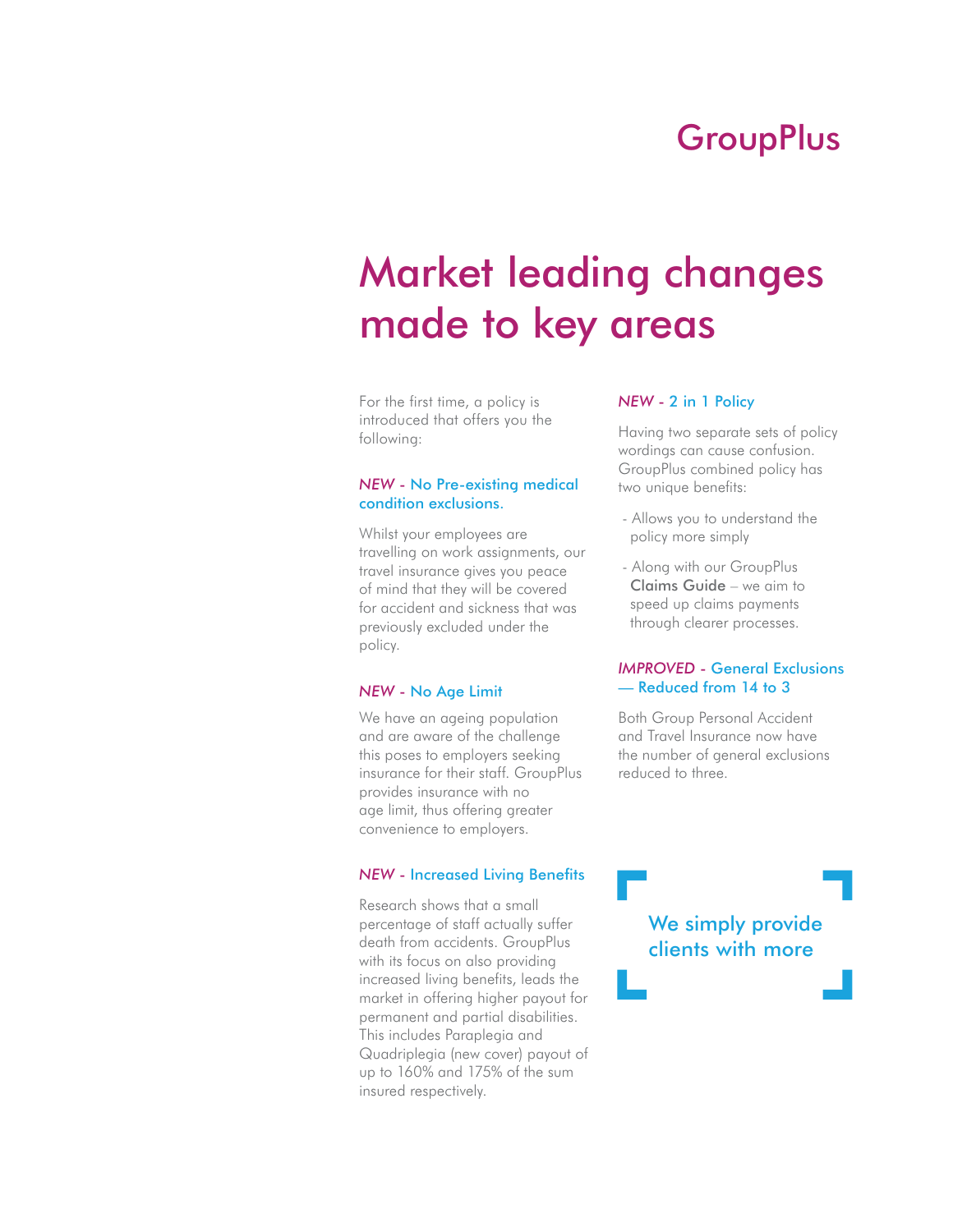## **Comprehensive** Personal Accident Plan

## Ground Breaking Personal Accident Benefits

- NEW 6 benefits added to Permanent Disability Scale:
- Quadriplegia
- Paraplegia
- Lower jaw by surgical treatment payout
- Loss of kidney
- Loss of spleen
- Permanent facial scarring longer than 5cm/10cm
- **NEW Bereavement benefit** with lump sum payout of 10%
- **NEW Severe Injury benefit** with lump sum payout of 10%
- **IMPROVED** General exclusions now only 3
- **IMPROVED** Fracture benefit scale enhanced
- *IMPROVED* Severe Burns to include 2nd Degree Burns

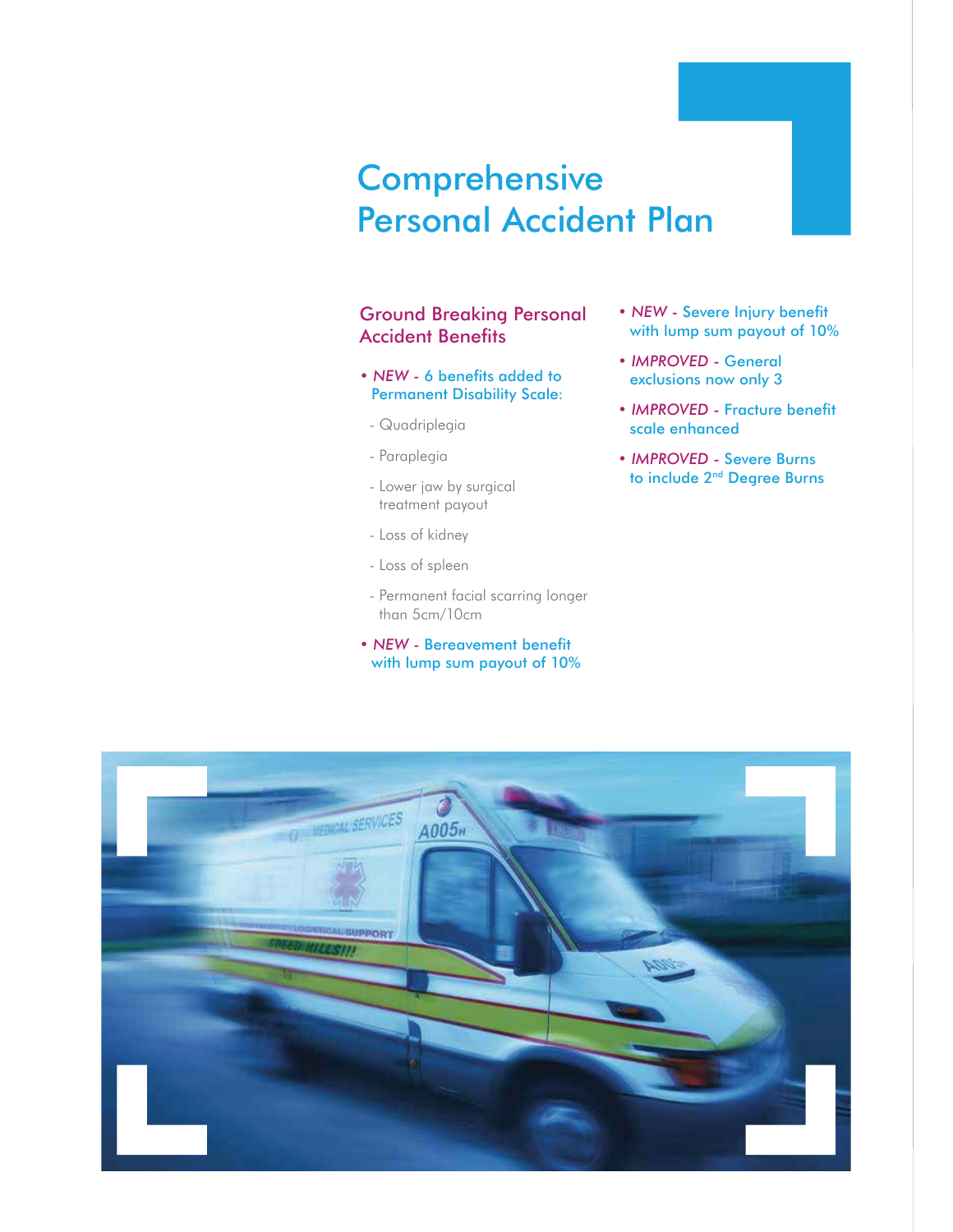## Comprehensive Travel Insurance Plan

## Ground Breaking Travel Insurance Benefits

- NEW No pre-existing medical condition exclusions
- **NEW Complimentary Cover** for accompanying spouse and dependent children on a business trip
- No limit on dependent child
- **Complimentary leisure** trip upgrade for directors, managing director, chairman, chief executive officer or president and their spouse and dependent children
- No limit on dependent child
- NEW Employment disruption benefit to take care of advance deposits made for transport and accommodation expenses
- NEW Kidnap benefit of up to S\$10, 000
- **IMPROVED Personal** Liability benefit limit of up to S\$5,000,000
- **IMPROVED Medical benefit** with no cap on traditional chinese medicine treatment

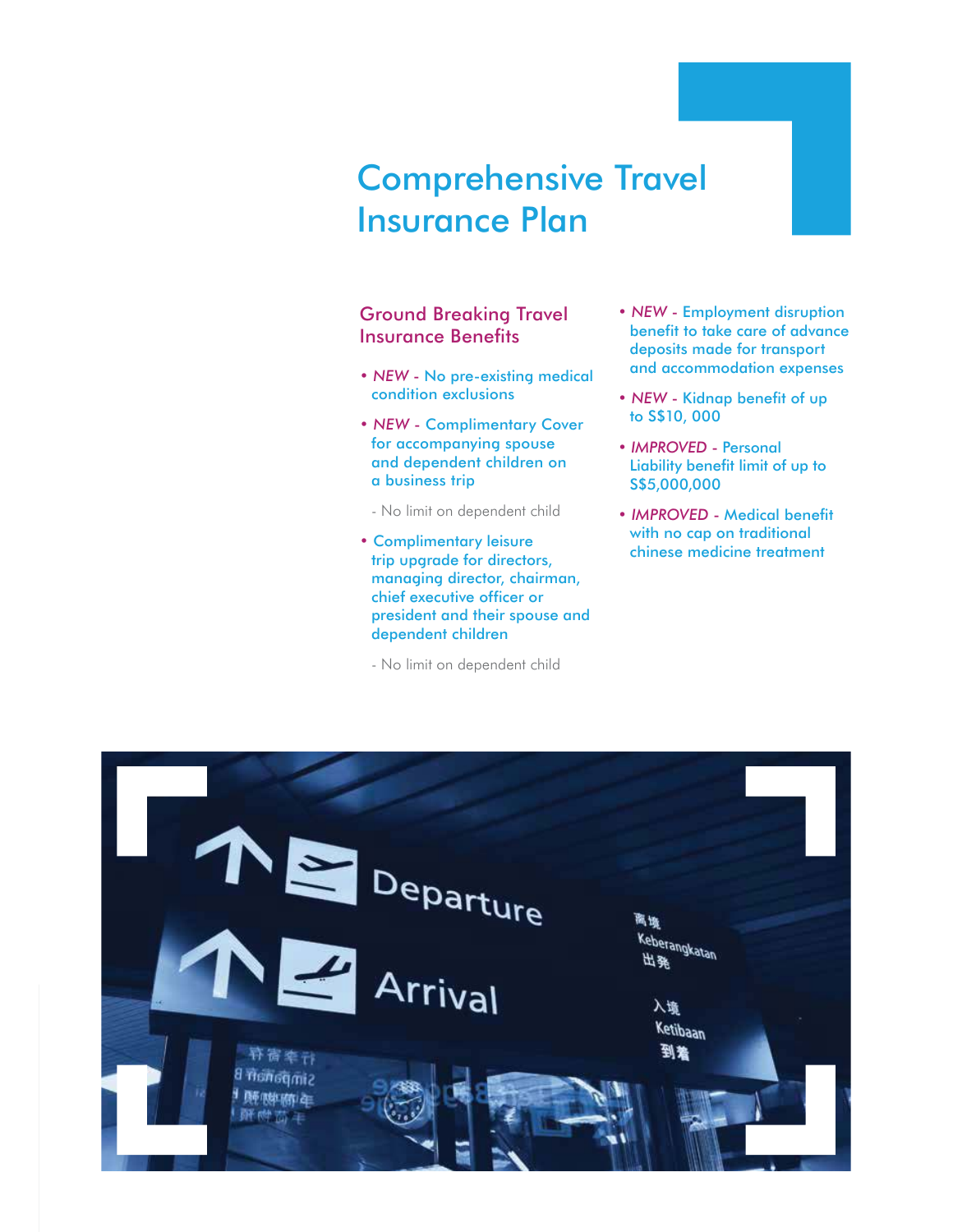

## Benefits for all employees and their families

- 24/7 Emergency Medical helpline
- Pre-trip planning services
- Emergency message relay from travelling employee to family and business associates
- Additional payout of 10% for Bereavement Benefit and up to 75% Living Benefits to employee's family to help them cope with the loss

## Benefits for Employers

- In an ageing population, it is essential that all your employees are covered regardless of their age
- We can help reduce the financial impact to a business when an unfortunate event occurs through our employment disruption benefit
- Employees have peace of mind to travel with no exclusions applied to pre-existing medical conditions
- Improved claims service. By reducing our general exclusions from 14 to 3, we have simplified our claims process in an attempt to make claims settlement speedier

#### Important Notes :

1. This brochure is not a contract of insurance. The specific terms, conditions and exclusions applicable to this insurance

are set out in the Policy, a copy of which is available upon request.<br>2. The benefits of this policy will be in accordance with the terms and conditions of the Policy.

<sup>3.</sup> The availability of the coverage and the terms and conditions may be subject to regulatory approval and/or underwriter's determination.